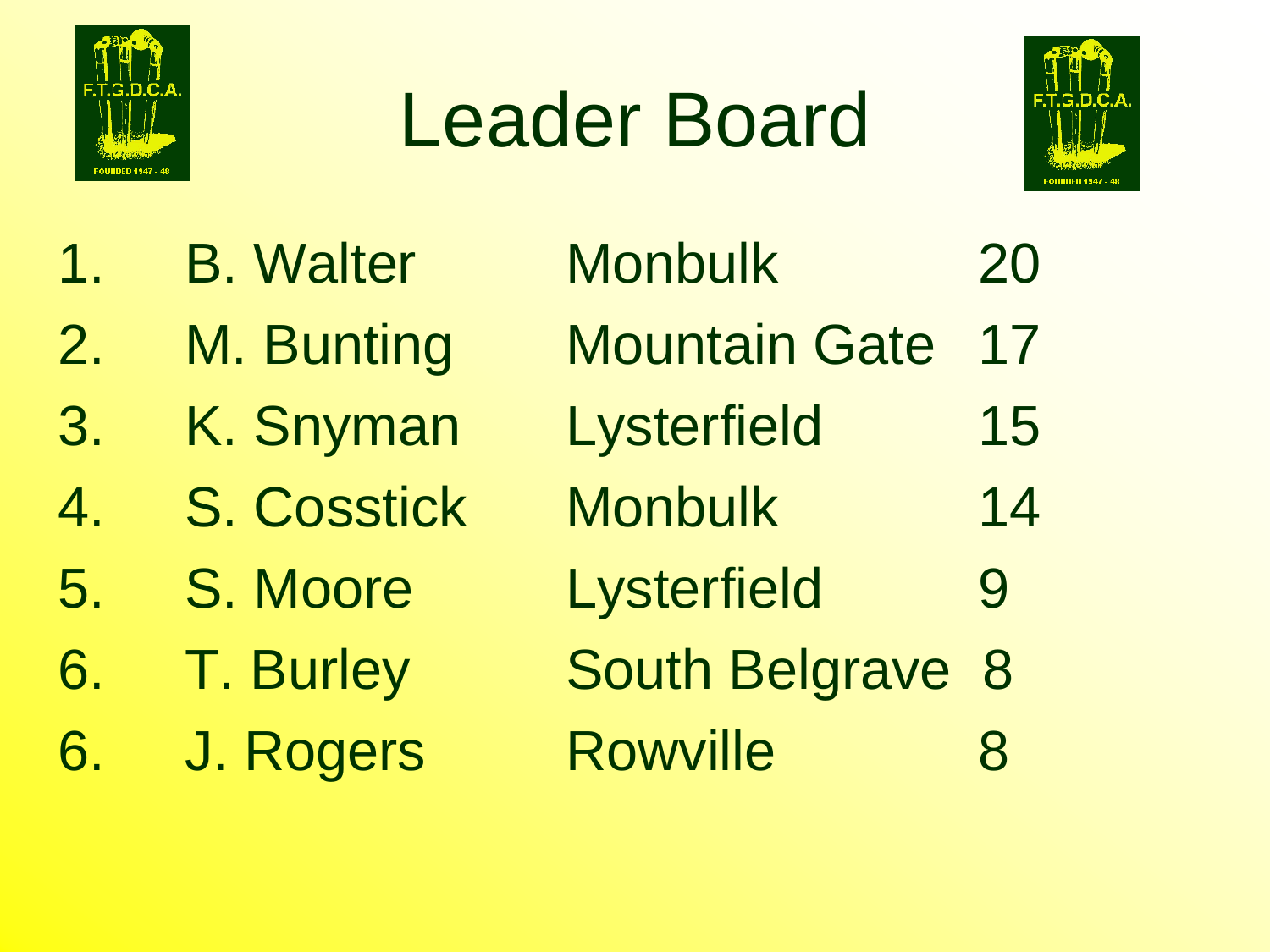

## **Lysterfield**

- **K. Snyman 15**
- **S. Moore 9**
- **T. Chivers 5**
- **T. Latty 5**
- **Q. Wells 4**
- **L. Carland 3**
- **D. Hill 3**
- **D. Forster-Jennings 2**
- **M. Brooks 2**
	- **N.Whitty 2**
		- **S. Peatling 2**
		- **S. Alston 1**
			- **Club Total 53**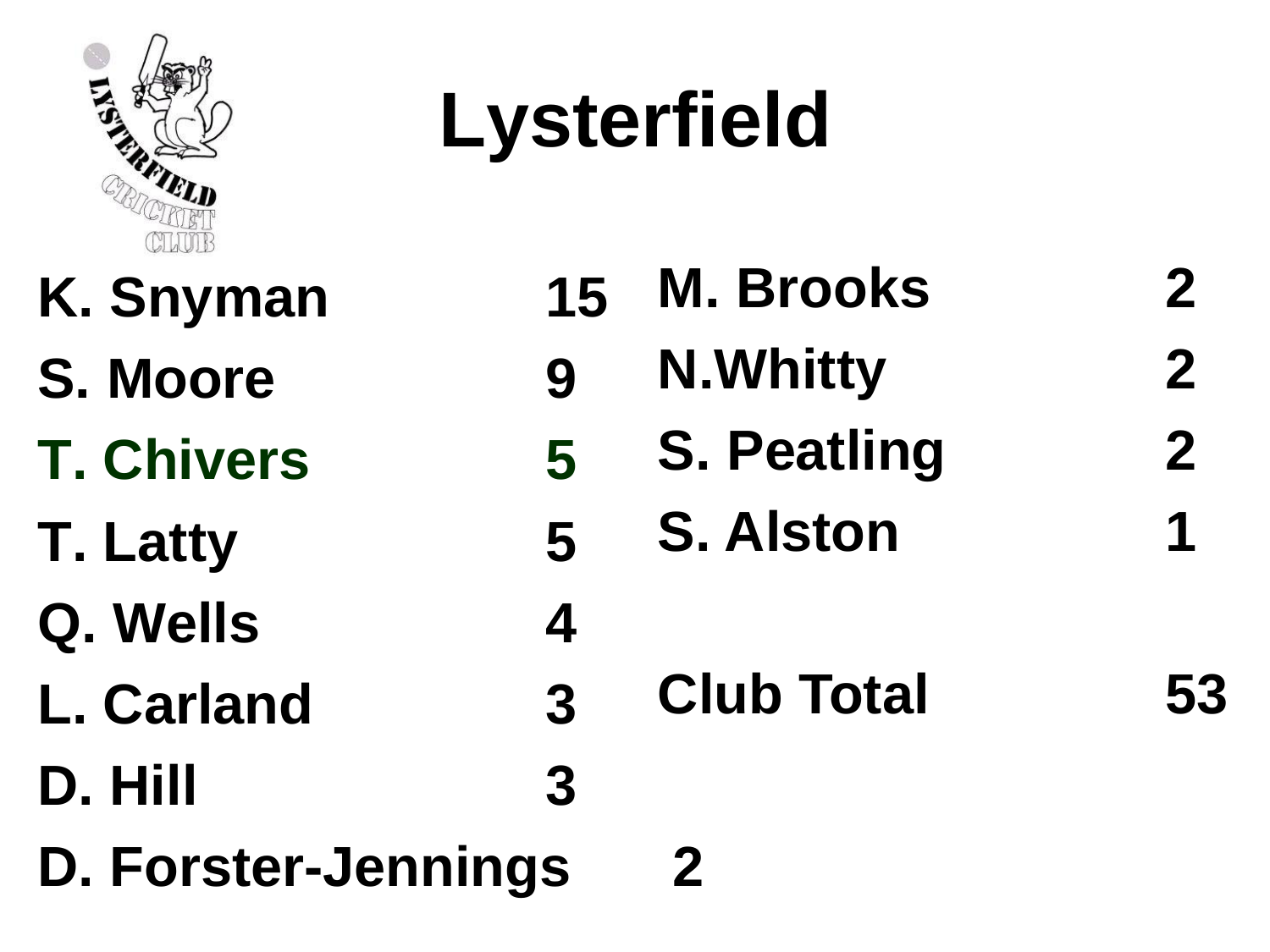

**B. Walter 20 S. Cosstick 14 A. Powell 6 J. Simmons\* 3 T. Watson 3 J. Fraser 2 C. Martin 2 D. McKay 2 R. Lammers 2**

**Monbulk**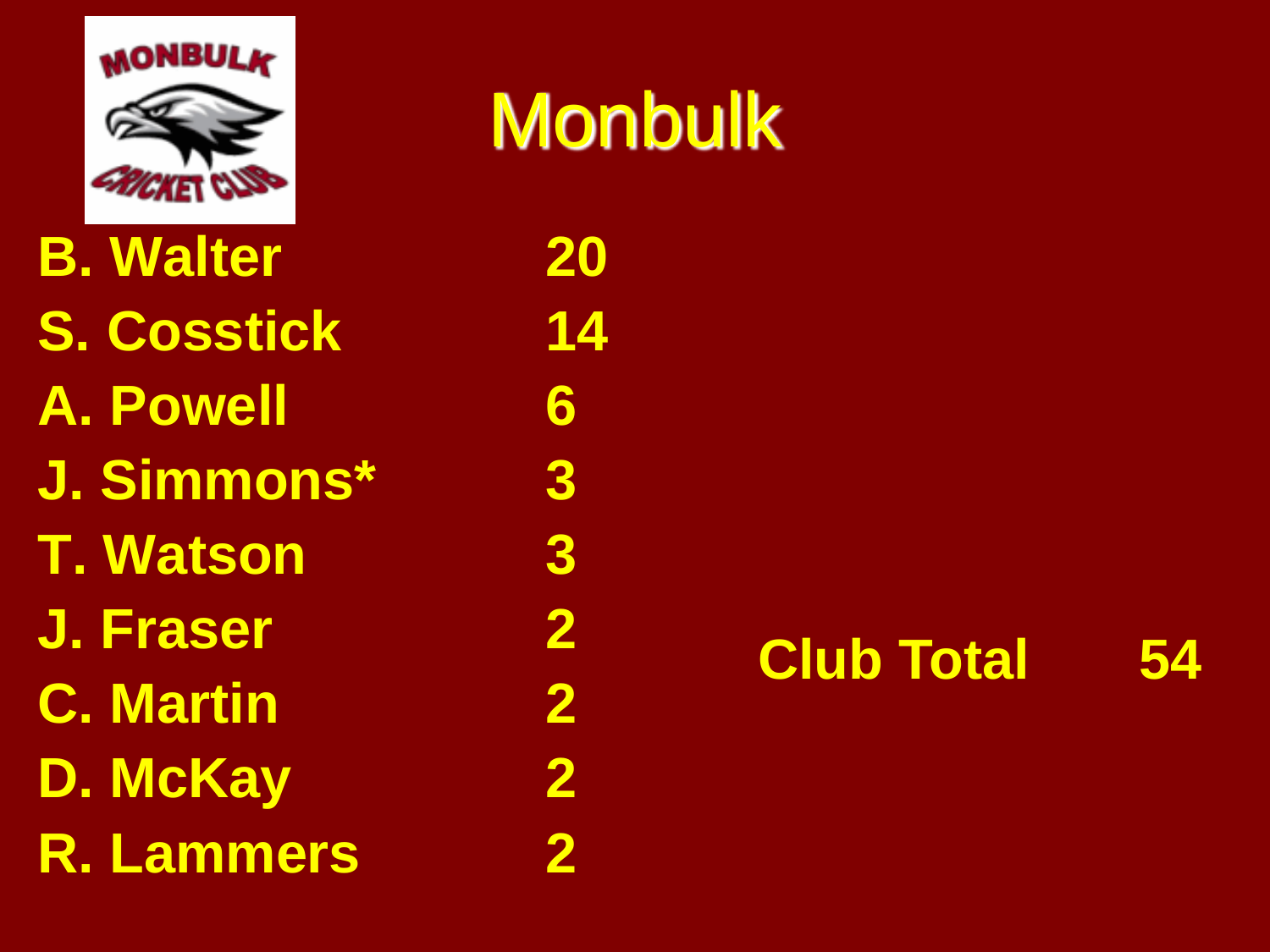

# Mountain Gate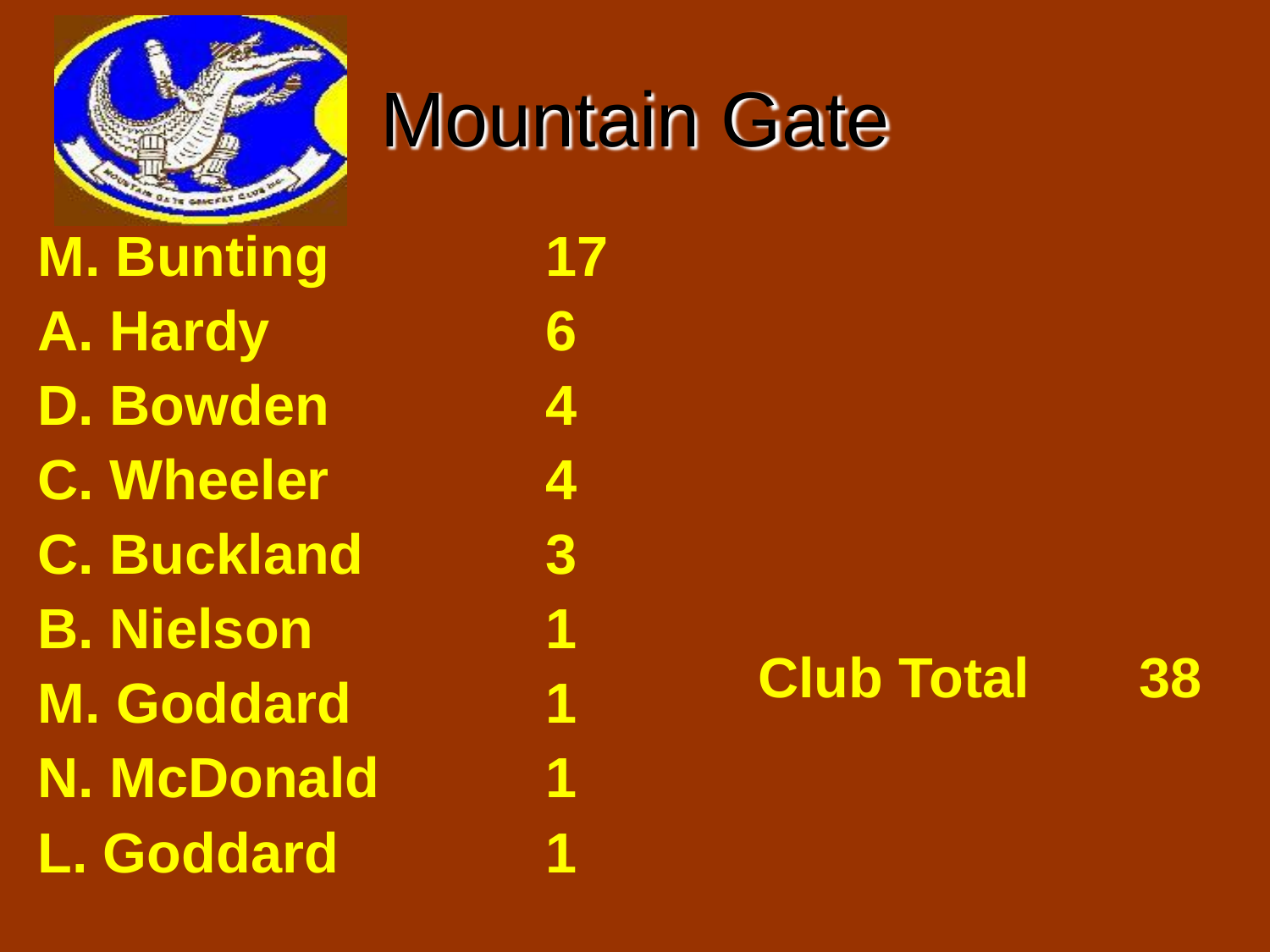

**J. Rogers 8 D. Hill 5 A. Walker 4 M. Blackman 3 K. Paulpillai 3 G. Searle 3 M. LeGallienne 2 C. Mitchell 2 F. Wilson 2**

### **Rowville**

#### **L. Guest 1**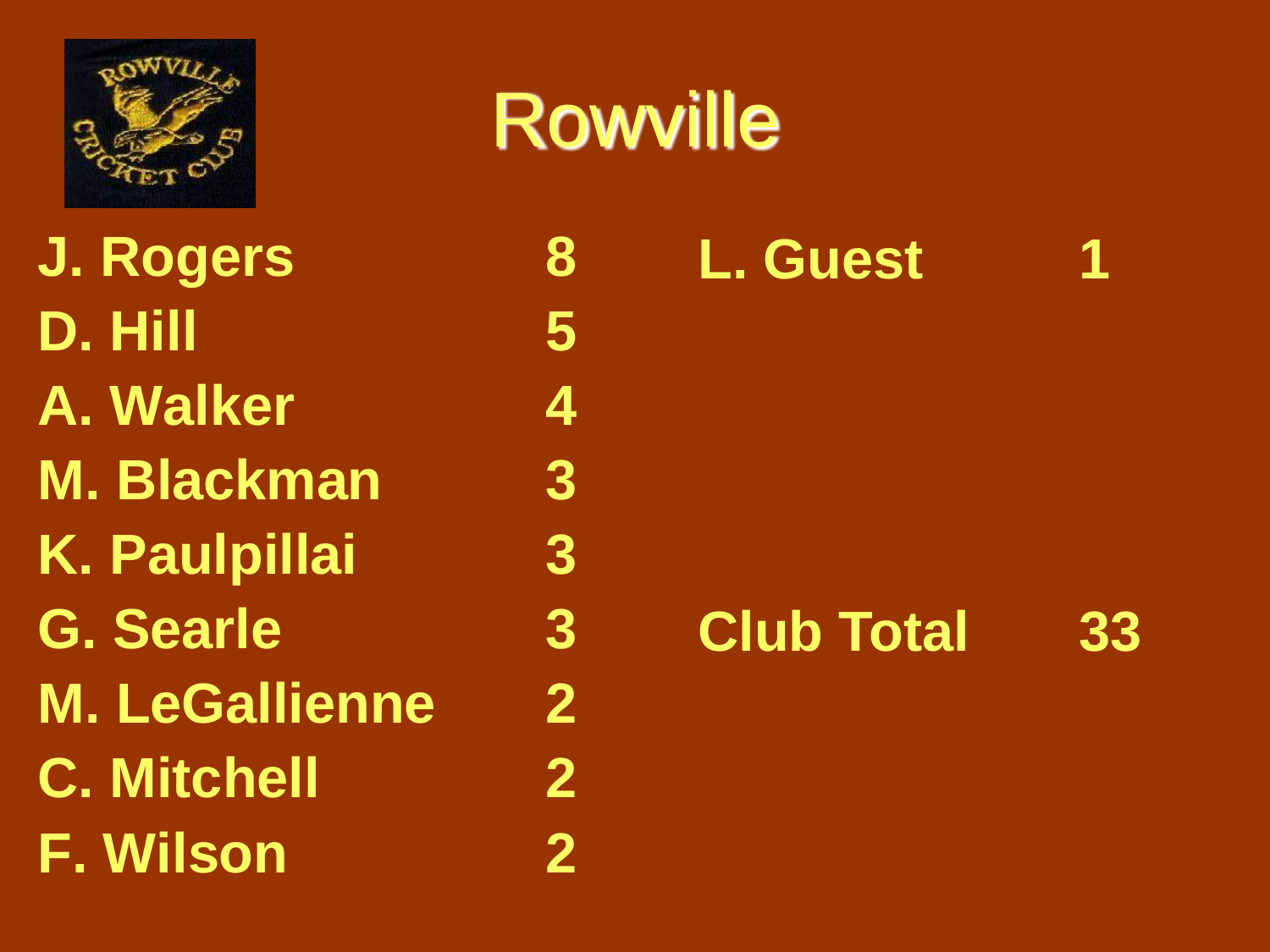

### South Belgrave

**T. Burley 8 T. Atkinson 6 B. Trinnick 5 A. Hart 4 R. Hill 4 M. Baker 3 T. Fedley 3 R. Barry 2 D. Maxwell 2** **H. McDermott 2 J. McDermott 2 C.Smith 1**